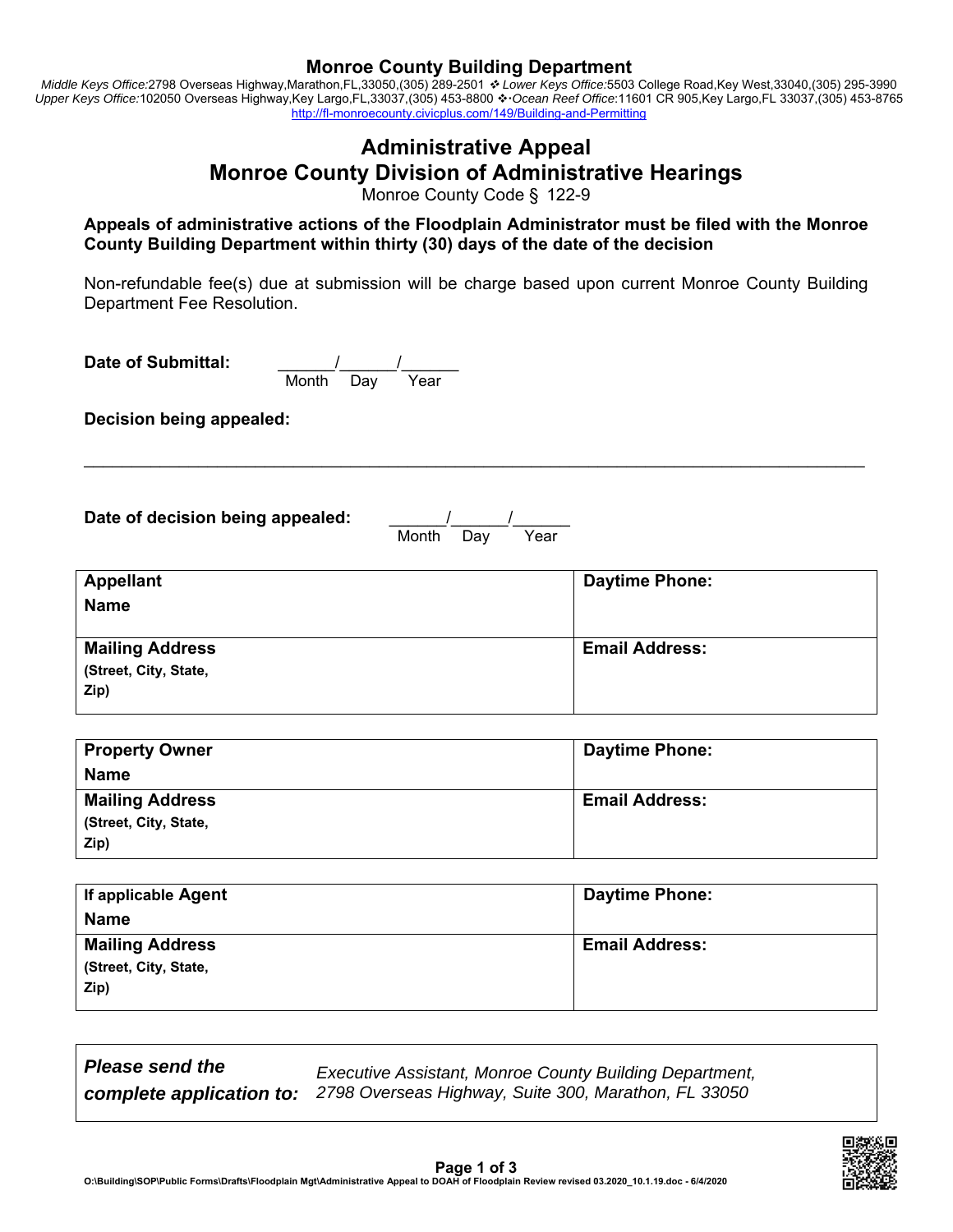### **Monroe County Building Department**

*Middle Keys Office:*2798 Overseas Highway,Marathon,FL,33050,(305) 289-2501  *Lower Keys Office:*5503 College Road,Key West,33040,(305) 295-3990 Upper Keys Office:102050 Overseas Highway,Key Largo,FL,33037,(305) 453-8800 *↔ Ocean Reef Office*:11601 CR 905,Key Largo,FL 33037,(305) 453-8765 http://fl-monroecounty.civicplus.com/149/Building-and-Permitting

# **Administrative Appeal Monroe County Division of Administrative Hearings**

#### **Legal Description of Property:**

(If in metes and bounds, attach legal description on separate sheet)

| <b>Block</b> | Lot                                                                                                                                                                                                                                                                                                       | Subdivision          | Key                                                                                                                                                                                                                                                                                                                                      |  |  |  |
|--------------|-----------------------------------------------------------------------------------------------------------------------------------------------------------------------------------------------------------------------------------------------------------------------------------------------------------|----------------------|------------------------------------------------------------------------------------------------------------------------------------------------------------------------------------------------------------------------------------------------------------------------------------------------------------------------------------------|--|--|--|
|              | Real Estate (RE) Number                                                                                                                                                                                                                                                                                   | Alternate Key Number |                                                                                                                                                                                                                                                                                                                                          |  |  |  |
|              |                                                                                                                                                                                                                                                                                                           |                      |                                                                                                                                                                                                                                                                                                                                          |  |  |  |
|              | Street Address (Street, City, State, Zip Code)                                                                                                                                                                                                                                                            |                      | Approximate Mile Marker                                                                                                                                                                                                                                                                                                                  |  |  |  |
|              | <b>Land Use District Designation(s):</b>                                                                                                                                                                                                                                                                  |                      |                                                                                                                                                                                                                                                                                                                                          |  |  |  |
|              | Flood Map Zone:                                                                                                                                                                                                                                                                                           |                      |                                                                                                                                                                                                                                                                                                                                          |  |  |  |
|              | <b>Present Land Use of the Property:</b>                                                                                                                                                                                                                                                                  |                      |                                                                                                                                                                                                                                                                                                                                          |  |  |  |
|              | Are there any pending codes violations on the property? Yes:                                                                                                                                                                                                                                              |                      | No:                                                                                                                                                                                                                                                                                                                                      |  |  |  |
|              | If yes, please provide case number:                                                                                                                                                                                                                                                                       |                      |                                                                                                                                                                                                                                                                                                                                          |  |  |  |
|              | <b>EXPERT WITNESS THAT WILL BE CALLED MUST BE ATTACHED TO THIS APPLICATION.</b><br>OF THOSE LAWS. (ATTACH ADDITIONAL SHEETS OF PAPER).<br>All of the following must be submitted in order to have a complete application submittal:<br>(Please check as you attach each required item to the application) |                      | A COPY OF THE BASIS FOR THE APPEAL IN THE NATURE OF AN INITIAL BRIEF AND ANY<br>EVIDENCE INCLUDING TESTIMONY, AFFIDAVITS AND THE CURRICULUM VITAE OF ANY<br><b>THE</b><br>BRIEF MUST, AT A MINIMUM, STATE ALL GROUNDS FOR THE APPEAL, INCLUDING BUT NOT<br>LIMITED TO, THE LAW BEING APPEALED AND ANY FACTS NECESSARY FOR INTERPRETATION |  |  |  |
|              | Complete administrative appeal application (unaltered and unbound);                                                                                                                                                                                                                                       |                      |                                                                                                                                                                                                                                                                                                                                          |  |  |  |
| $\Box$       |                                                                                                                                                                                                                                                                                                           |                      | <b>Correct non-refundable fee</b> (check or money order to Monroe County Building Department);                                                                                                                                                                                                                                           |  |  |  |
| Ш            | Proof of ownership (i.e. Warranty Deed);                                                                                                                                                                                                                                                                  |                      |                                                                                                                                                                                                                                                                                                                                          |  |  |  |
| $\Box$       | Current Property Record Card(s) from the Monroe County Property Appraiser;<br>A copy of the document(s), which comprise the administrative decision being appealed;                                                                                                                                       |                      |                                                                                                                                                                                                                                                                                                                                          |  |  |  |
|              |                                                                                                                                                                                                                                                                                                           |                      |                                                                                                                                                                                                                                                                                                                                          |  |  |  |
| $\Box$       | Any evidence, record, permits and plans/drawings which forms the basis for the appeal<br>must be submitted with this application;                                                                                                                                                                         |                      |                                                                                                                                                                                                                                                                                                                                          |  |  |  |
| $\sqcup$     | Names and addresses of all expert witnesses that you propose to call at the hearing;                                                                                                                                                                                                                      |                      |                                                                                                                                                                                                                                                                                                                                          |  |  |  |
| ப            | Photograph(s) of site from adjacent roadway(s);                                                                                                                                                                                                                                                           |                      |                                                                                                                                                                                                                                                                                                                                          |  |  |  |
| $\Box$       | Photograph(s) of exterior and interior of space below base flood elevation.                                                                                                                                                                                                                               |                      |                                                                                                                                                                                                                                                                                                                                          |  |  |  |